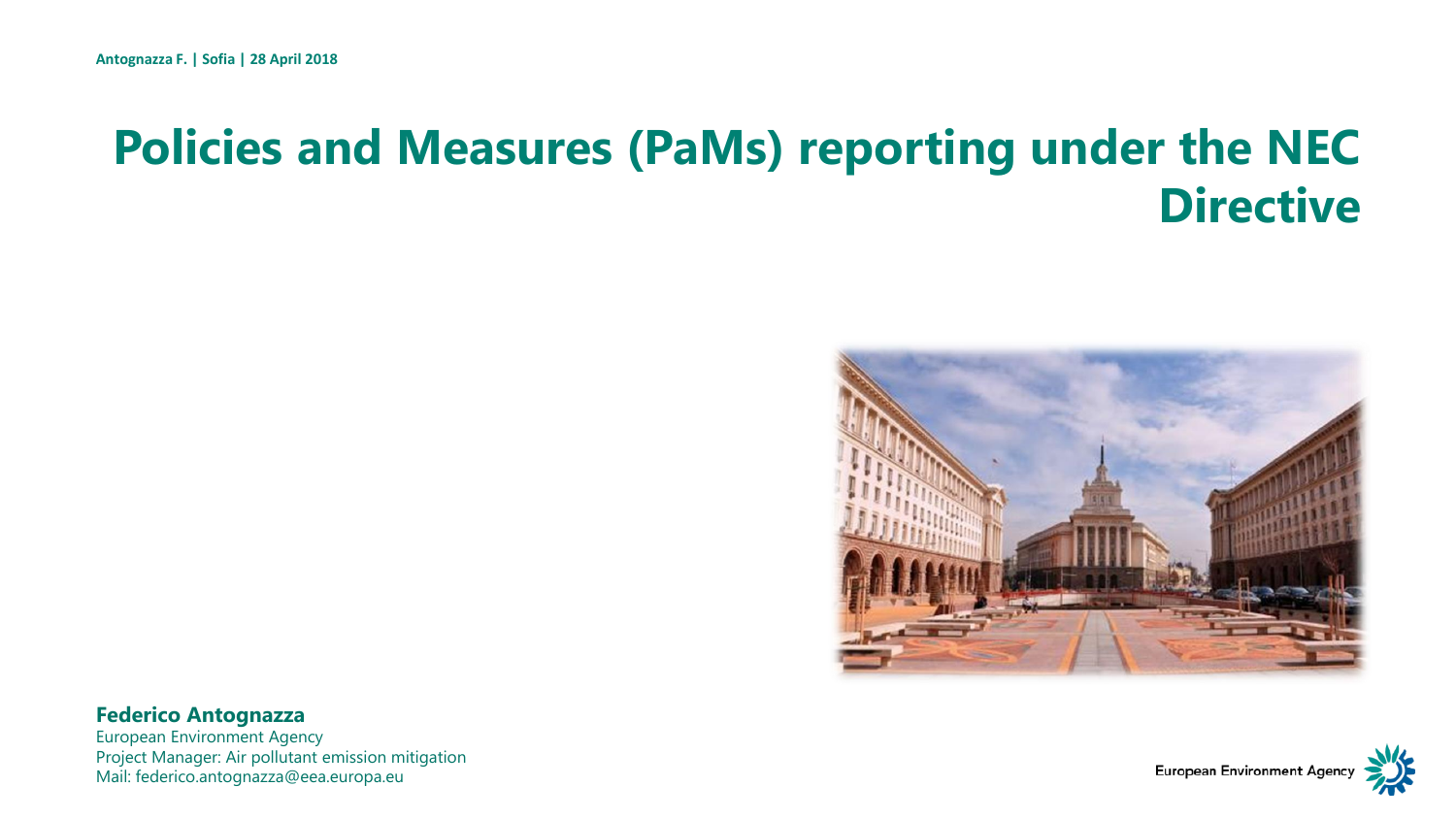## **Natio[nal Em](#page-2-0)ission Ceilings Directive**

### **NEC Directive** (2016/2284) reporting obligations: <http://rod.eionet.europa.eu/instruments/675>

| <b>Obligations</b>                                  | <b>Deadline</b> | <b>Time</b>                        |
|-----------------------------------------------------|-----------------|------------------------------------|
| A. National emission inventories                    | 15/02/2017      | Every year thereafter              |
| <b>B. Informative Inventory Report</b>              | 15/03/2017      | Every year thereafter              |
| C. National gridded data of emissions               |                 | 01/05/2017 Every 4 year thereafter |
| D. Large Point Source (LPS) emissions data          | 01/05/2017      | Every 4 year thereafter            |
| E. Projected Emissions                              | 15/03/2017      | Every 2 year thereafter            |
| <b>F. National Air Pollution Control Programmes</b> |                 | 01/04/2019 Every 4 year thereafter |

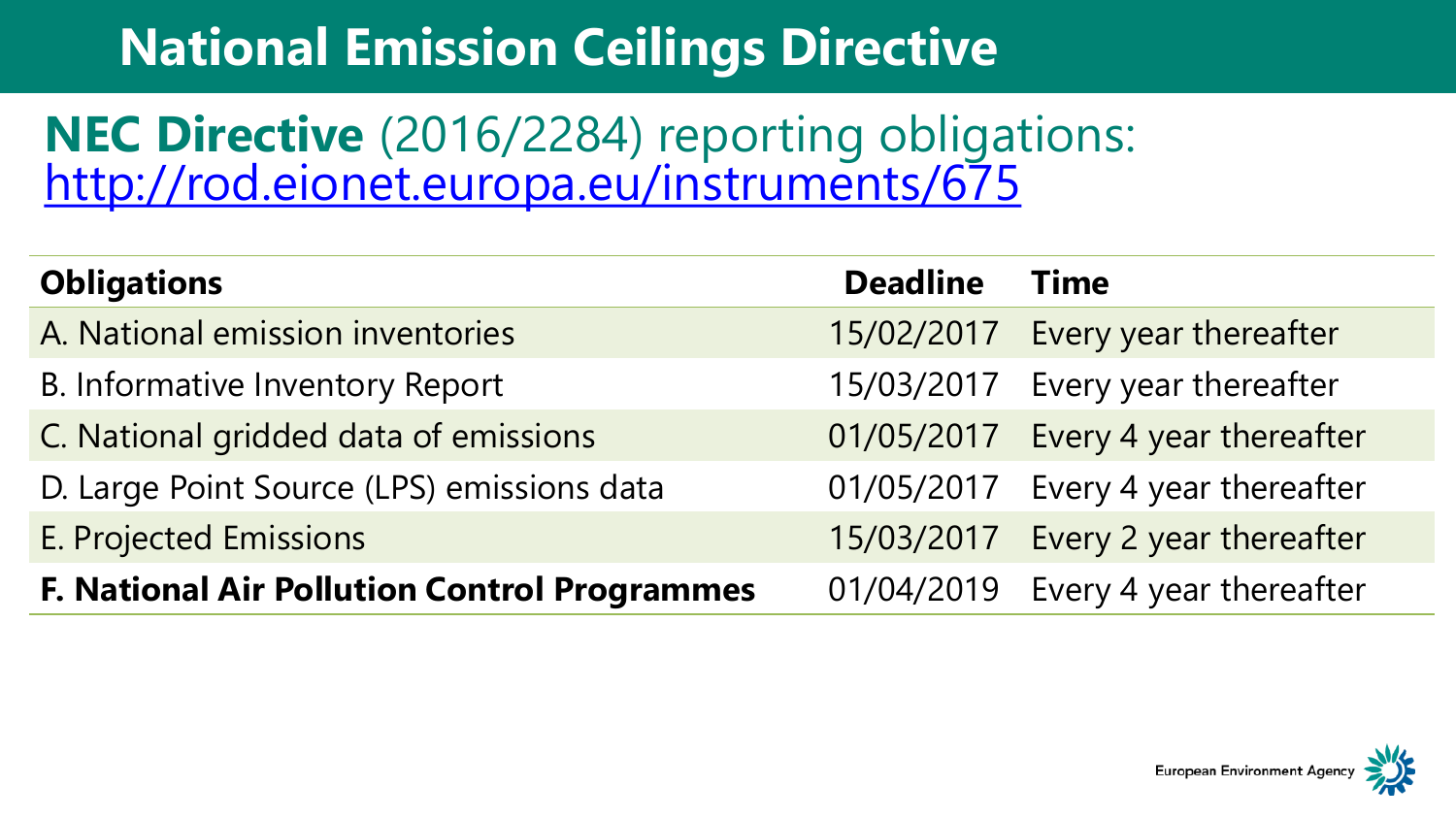### <span id="page-2-0"></span>**Repor[ting P](#page-2-0)aMs under NEC Directive**

- Annex III, Part 1, 1 (c)
- Need to harmonise submitted information
- Ensure consistency and transparency
- Facilitate sharing information and key messages from PaMs





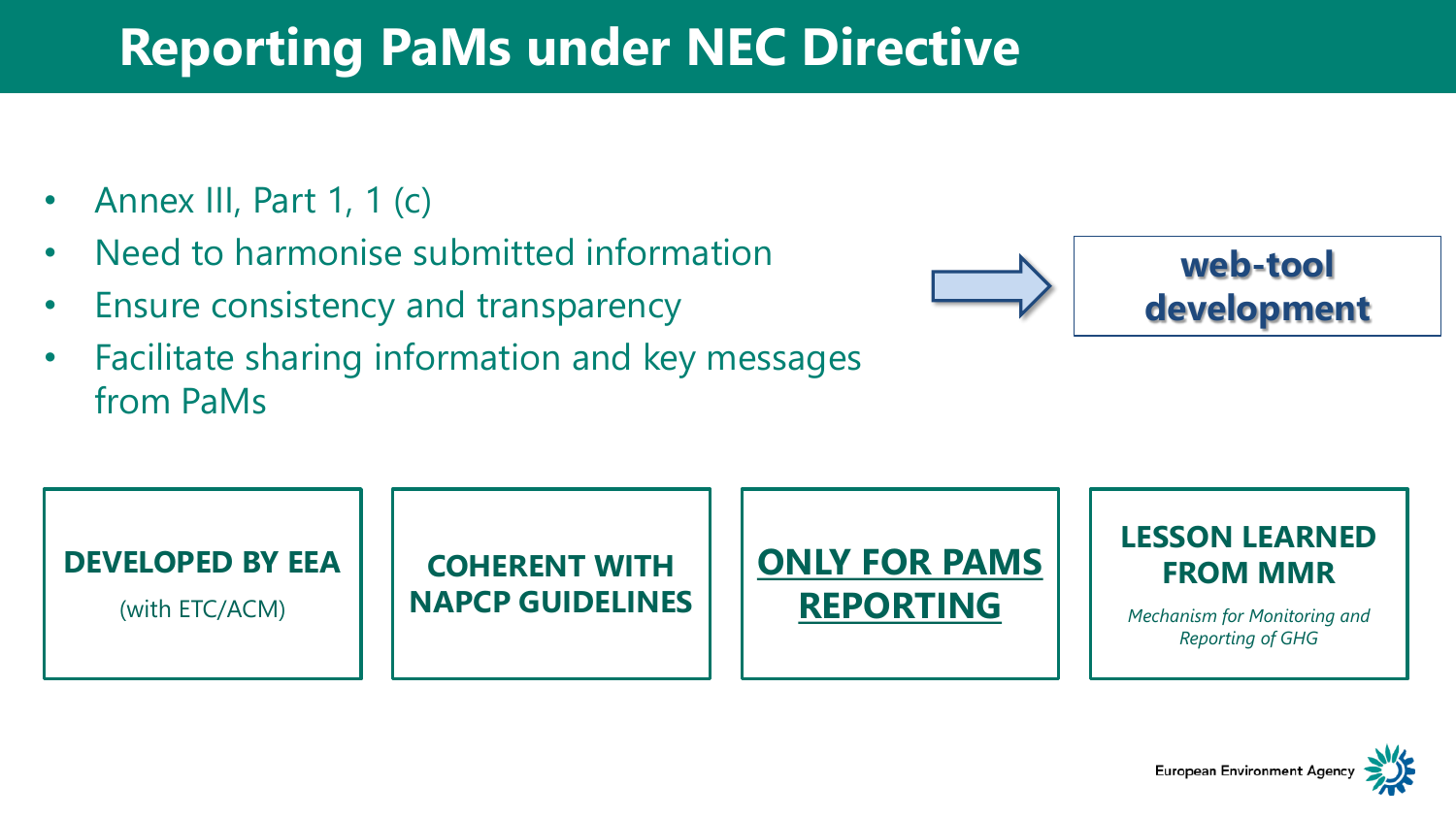

### HTTPS://WEBFORMS.EIONET.EUROPA.EU/

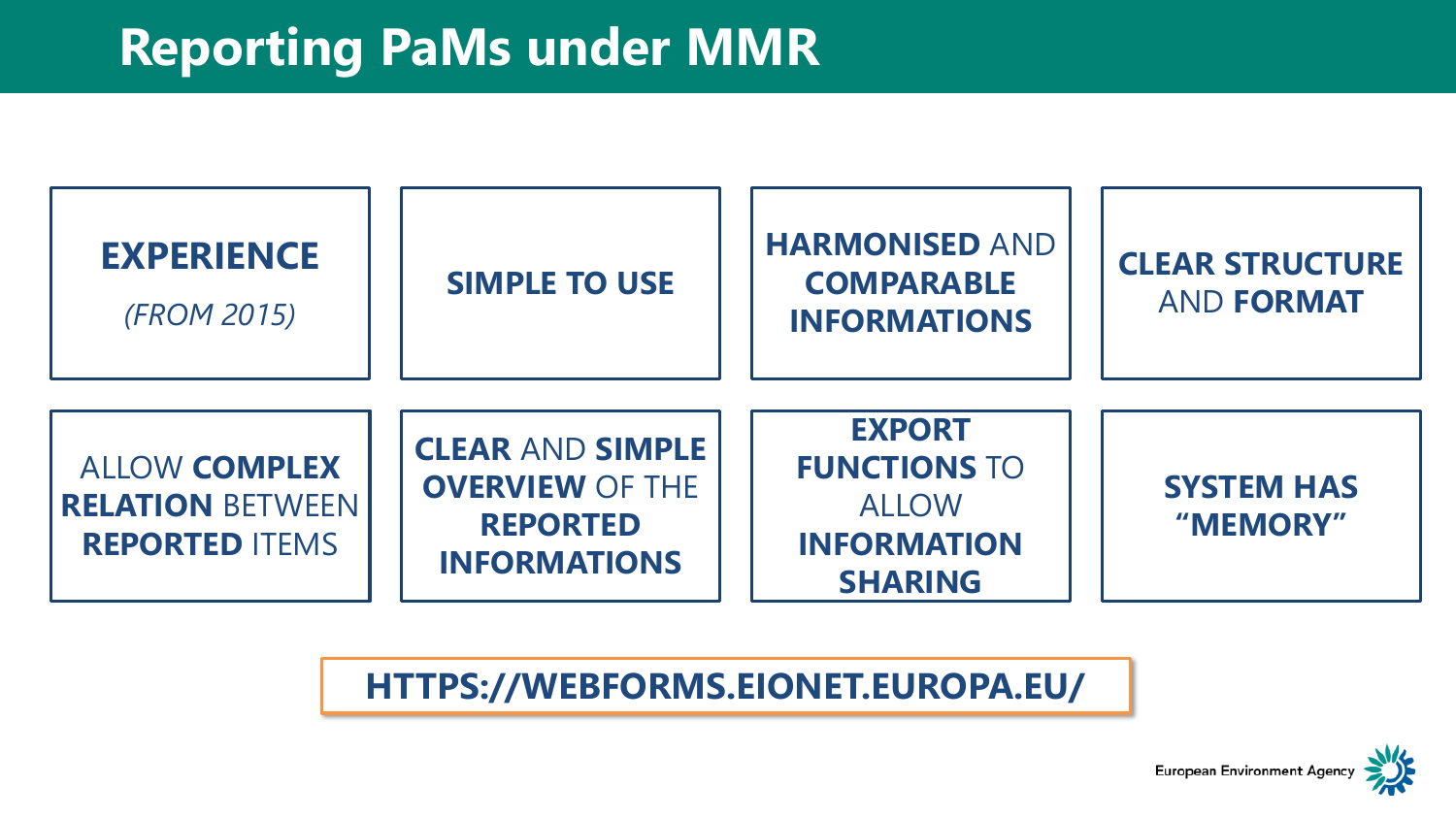### **PaMs Tool - Overview**

#### **Web Questionnaires**

### able 1: Sectors and gases for reporting on policies and measures and groups of measures, and type of policy instrument

| this a single PaM or a group of PaMs?                                           | Single                              |                                                                         | Which policies or measures does it cover?                                                                                                        |     |
|---------------------------------------------------------------------------------|-------------------------------------|-------------------------------------------------------------------------|--------------------------------------------------------------------------------------------------------------------------------------------------|-----|
| ort description                                                                 |                                     |                                                                         | Is the policy or measure envisaged with a view to limiting GHG<br>emissions beyond the Member State commitments under Decisio<br>No 406/2009/EC? |     |
| ctor(s) affected                                                                |                                     |                                                                         | Greenhouse gas(es) affected                                                                                                                      |     |
| )jective(s)                                                                     |                                     |                                                                         | Other Objective(s)                                                                                                                               |     |
| antified Objective                                                              |                                     |                                                                         | Type of policy Instrument                                                                                                                        |     |
| ion policy which resulted in the implementation of the PaM                      | · Related:<br>• Other Union Policy: |                                                                         | <b>Status of Implementation</b>                                                                                                                  |     |
| ojections scenario in which the PaM is included                                 |                                     |                                                                         | Entities responsible for implementing the policy                                                                                                 |     |
| licators used to monitor and evaluate progress over time (ex-<br>st or ex-ante) |                                     |                                                                         |                                                                                                                                                  |     |
| ference to assessments and underpinning technical reports                       |                                     |                                                                         | <b>General Comments</b>                                                                                                                          |     |
|                                                                                 |                                     | <b>CELSIC SHORN WAS LIFE WITH WEIGHT WELL</b><br>• MS Excel (UNFCCC BR) |                                                                                                                                                  | . . |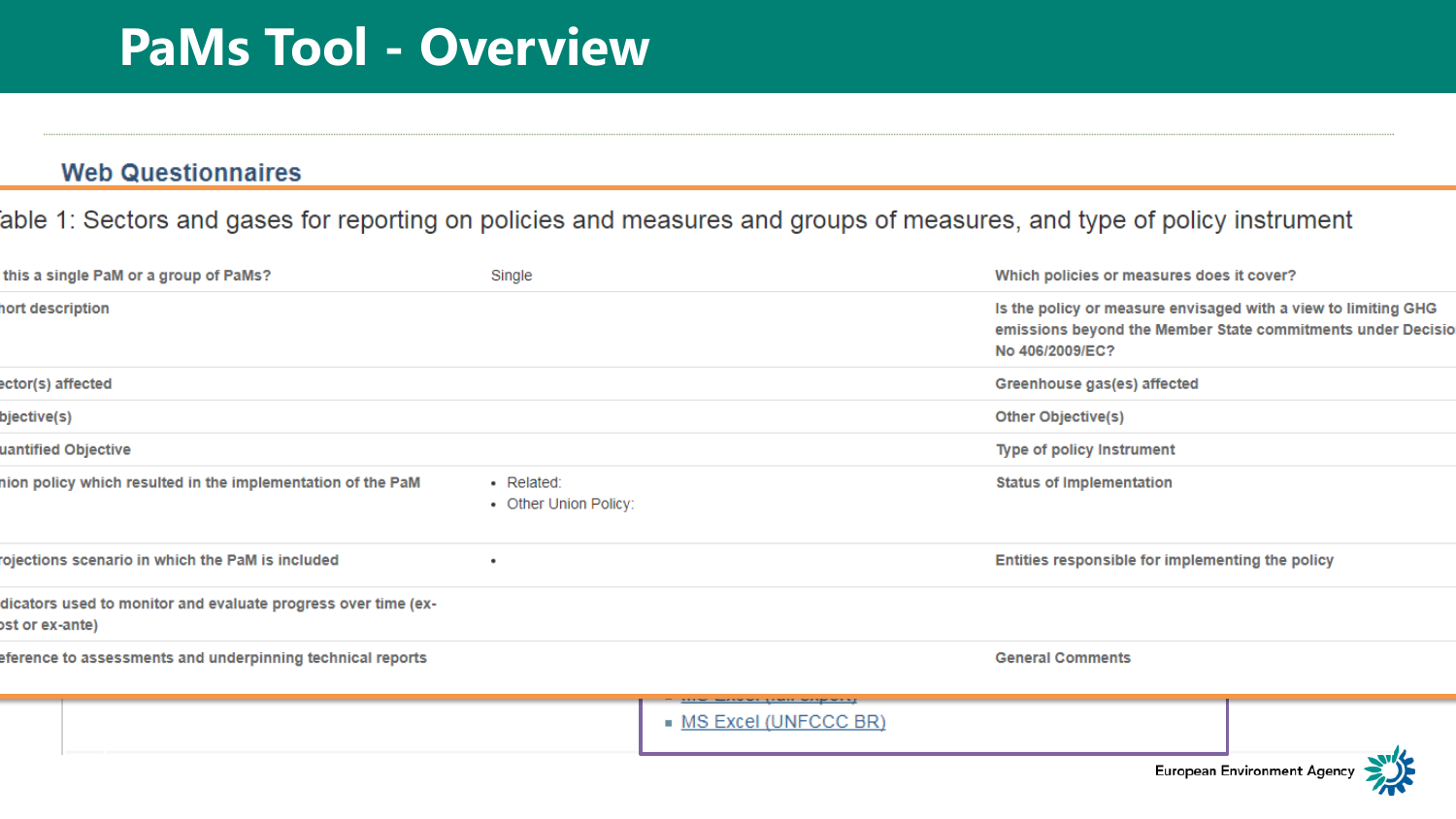### **PaMs [Tool -](#page-2-0) Overview**

| त्रणा      |                                                                                                                                                    |                                                                                                                                                        |                      |                                                                             |                        |                 |    |
|------------|----------------------------------------------------------------------------------------------------------------------------------------------------|--------------------------------------------------------------------------------------------------------------------------------------------------------|----------------------|-----------------------------------------------------------------------------|------------------------|-----------------|----|
|            | Name of PaM or group of PaMs $*$ 0                                                                                                                 | Enter Title                                                                                                                                            |                      |                                                                             |                        |                 |    |
|            |                                                                                                                                                    | $\left[ \begin{array}{cc} \textbf{A} & \text{This field cannot be empty} \end{array} \right]$                                                          |                      |                                                                             |                        |                 |    |
|            | Is this a single PaM or a group of PaMs?                                                                                                           | $\bullet$ Single $\circ$ Group                                                                                                                         |                      |                                                                             |                        |                 |    |
|            | Short description *                                                                                                                                |                                                                                                                                                        |                      |                                                                             |                        |                 |    |
|            |                                                                                                                                                    | $\left[ \begin{array}{cc} \textbf{A} & \text{This field cannot be empty} \end{array} \right]$                                                          |                      |                                                                             |                        |                 |    |
| Ove<br>PaN | Is the policy or measure envisaged with a view to limiting GHG<br>emissions beyond the Member State commitments under Decision No<br>406/2009/EC?* | ⊙ Yes ⊙ No<br>$\left[ \begin{array}{ccc} \mathbf{A} & \mathsf{This}\ \mathsf{field}\ \mathsf{cannot}\ \mathsf{be}\ \mathsf{empty} \end{array} \right]$ |                      |                                                                             |                        |                 |    |
|            | Sector(s) affected $*$ $\bullet$                                                                                                                   | Select Sector(s)                                                                                                                                       |                      |                                                                             |                        |                 | of |
|            |                                                                                                                                                    | $\Delta$ This field cannot be empty                                                                                                                    |                      |                                                                             |                        |                 |    |
|            | Greenhouse gas(es) affected $*$ $\bullet$                                                                                                          | Select Gas(es)<br>$\left[ \begin{array}{cc} \textbf{A} & \text{This field cannot be empty} \end{array} \right]$                                        |                      |                                                                             |                        |                 |    |
|            | Objective(s) $*$ $\bullet$                                                                                                                         | You need to select at least one Sector to view and select Objectives                                                                                   |                      |                                                                             |                        |                 |    |
| Validation | On<br><b>D</b>                                                                                                                                     |                                                                                                                                                        | Reporting guidelines | $\begin{bmatrix} \cdot & \cdot \\ \cdot & \cdot \end{bmatrix}$ Save Webform | <b>Q</b> Print Preview | X Close Webform |    |

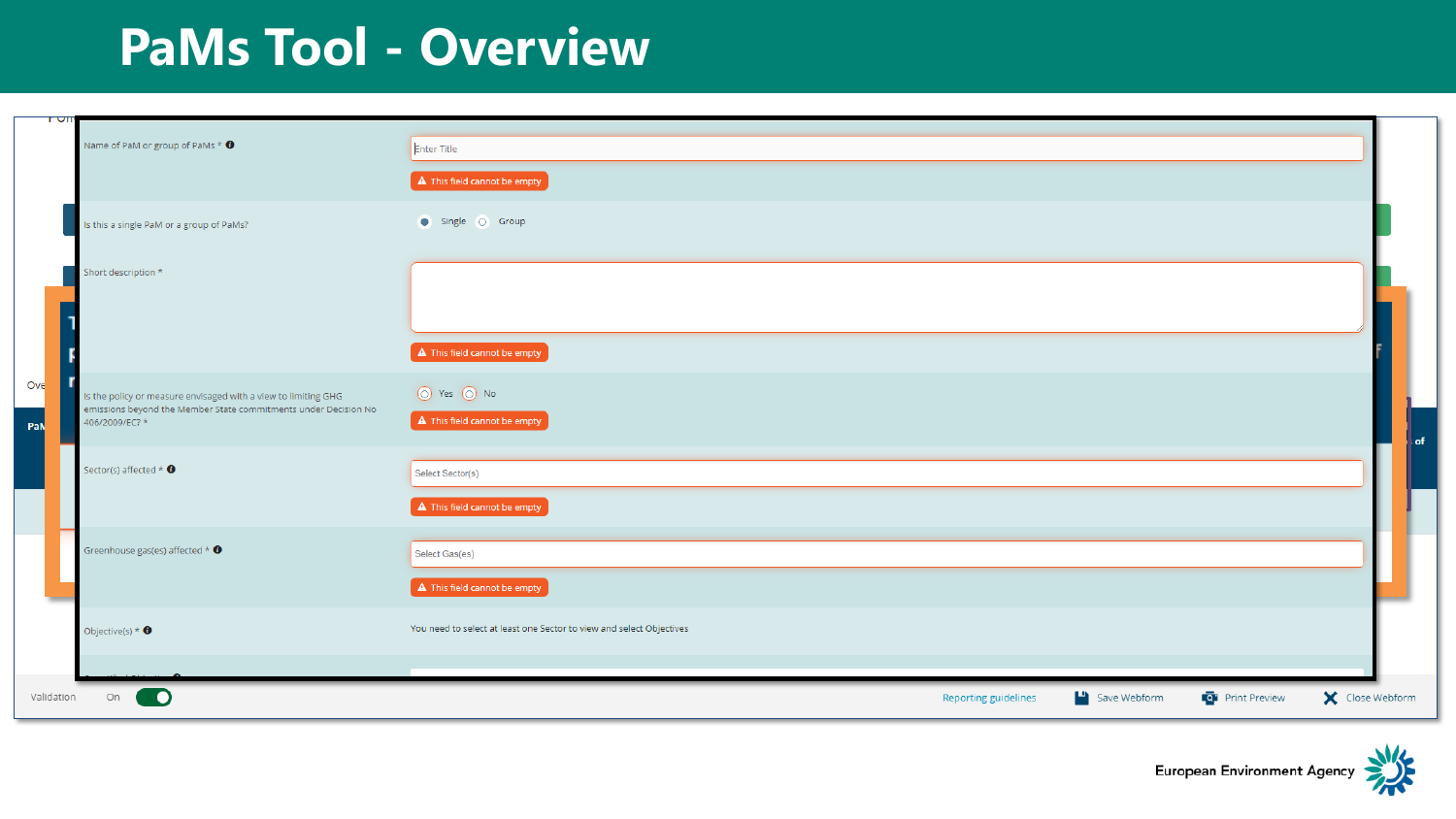### **Sugge[stion](#page-2-0) input from MS received**



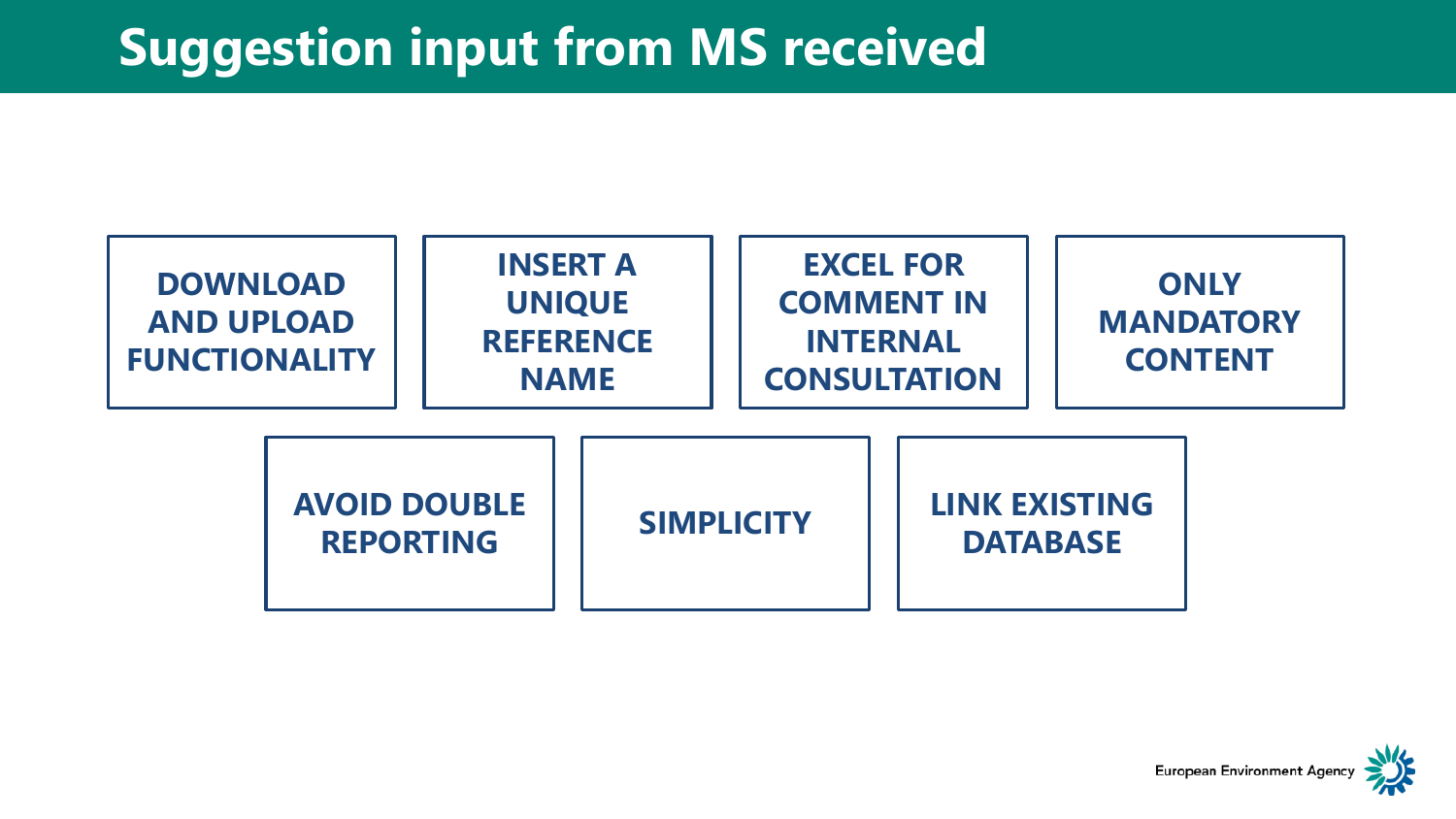### **Advan[tages](#page-2-0) and limitations**

| <b>ADVANTAGES</b>                                            | <b>Member States</b> | <b>EC/EEA</b>           |
|--------------------------------------------------------------|----------------------|-------------------------|
| Harmonised reporting                                         | X                    | $\overline{\mathsf{X}}$ |
| Enhance sharing of information                               | X                    | X                       |
| Possibility connection with existing information             | $\chi$               | $\chi$                  |
| Fast feedback to MS from submitted information               | X                    | $\chi$                  |
| Connection with IA requirement listed in section 2.6         | $\chi$               | $\sf X$                 |
| Download functionality                                       | X                    |                         |
| Equal treatment among Member States                          | X                    | X                       |
| Avoid development of complex QA/QC procedures and quidelines | X                    | $\sf X$                 |
| Avoid reporting errors and risk of re-submissions            | X                    | X                       |

| <b>CHALLENGES</b>                                        | <b>Member States</b> | EC/EEA |
|----------------------------------------------------------|----------------------|--------|
| First year of reporting. More information to be reported |                      |        |
| Development of a new tool                                |                      |        |

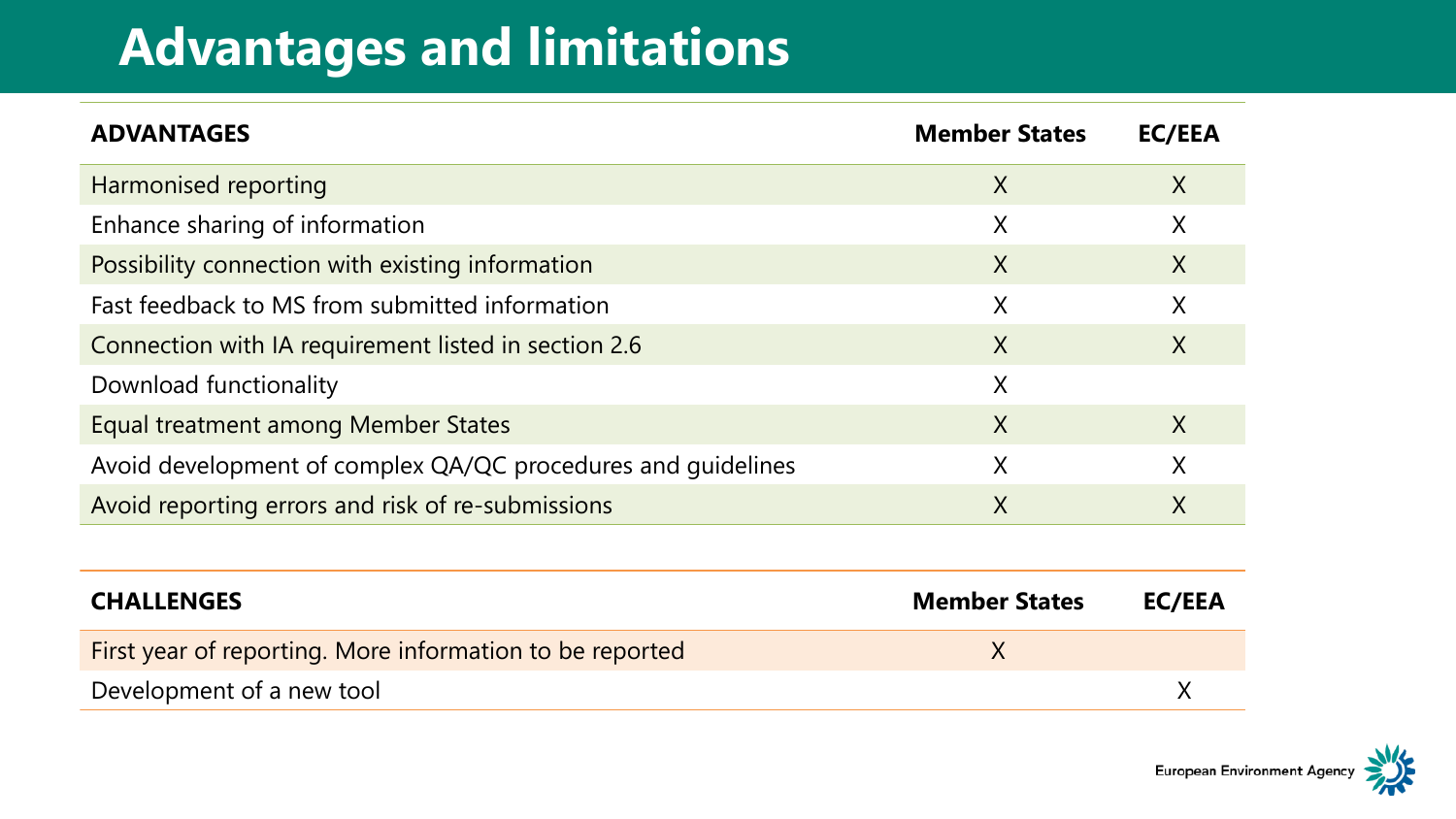### **Give "[value](#page-2-0)s" to submitted informations**



This viewer is based on the database that contains a number of policies and measures (PaM) implemented or planned by European countries to reduce greenhouse gas emissions. Most of these PaMs have been reported to the Europ United Framework Convention on Climate Change (UNFCCC) or the EEA. The search engine gives access to detailed information for each of these PaMs including, in some cases, the expected reductions in greenhouse gas emissions implementation of these PaMs, as estimated by countries. http://pam.apps.eea.europa.eu/



European Environment Agency

http://pam.apps.eea.europa.eu

拳用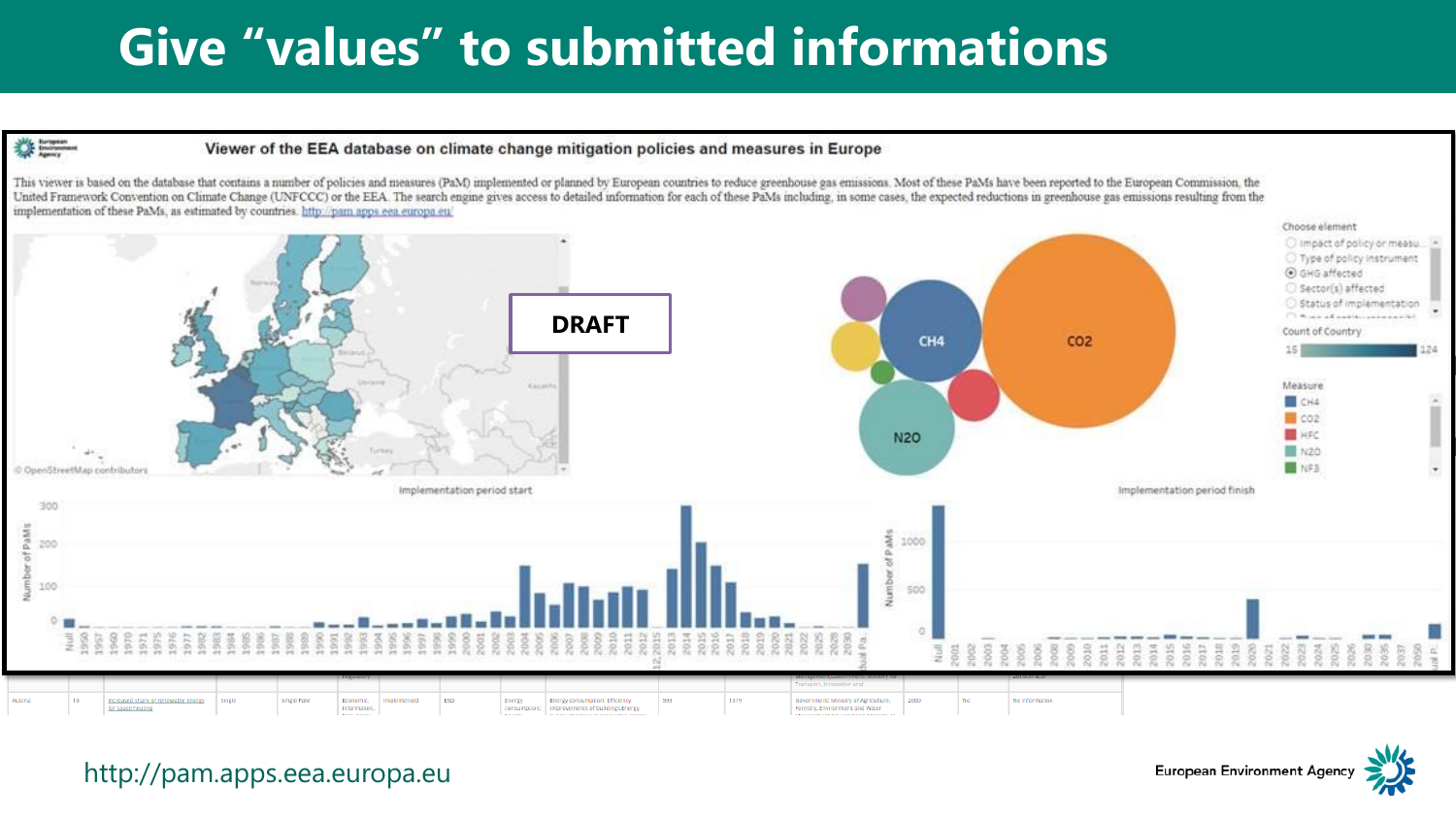### **WEB-F[ORM](#page-2-0) Expected Content**

- Field and information requested from **section 2.6** of the IA
- **Only mandatory** content **would be required** to be reported
- Non-mandatory reporting would be possible but not required
- Web-form structure will be as much as possible the same as the MMR one
- Possibility to report information from section 2.8 would be provided – *Carry over of information from section 2.6*
- Working on the possibility to download submitted information in the format of the table as indicated into the IA

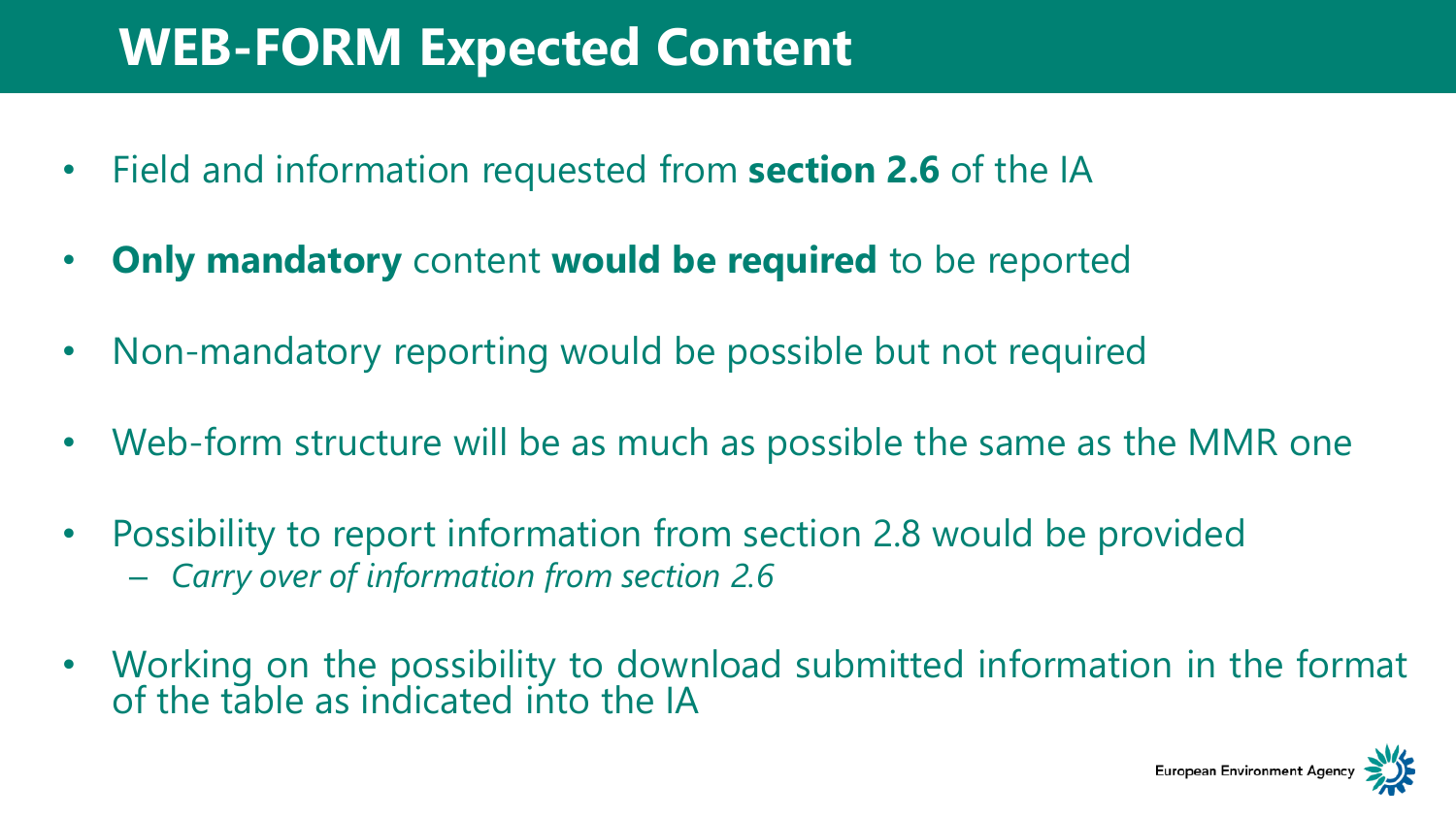# **Next St[eps](#page-2-0)**

- EEA and ETC/ACM will develop a first draft of the tool by summer
- Draft tool will be tested and shared with MS as soon as stable to get additional feedback

• Tool would be finalised by next Expert Group Meeting